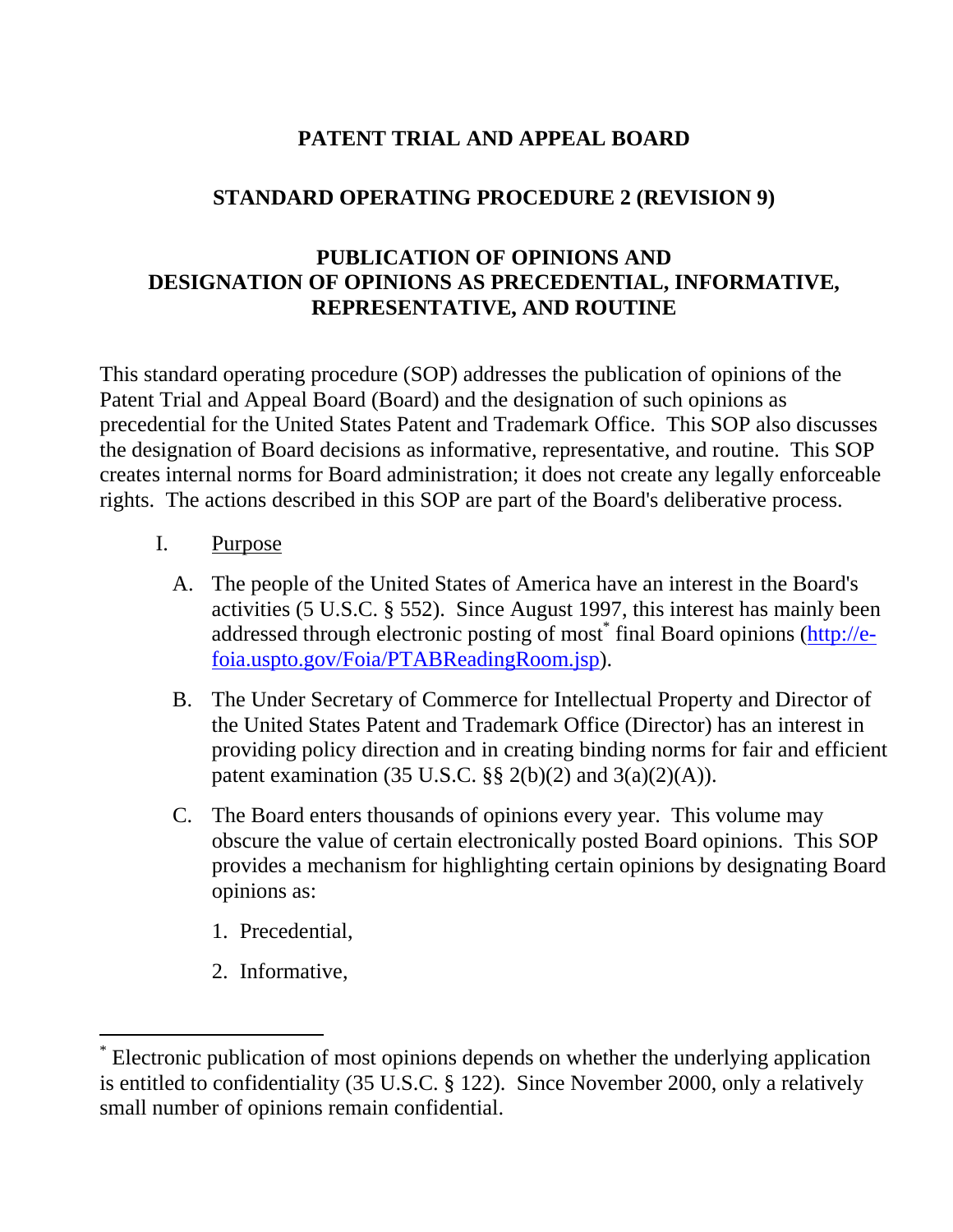- 3. Representative, or
- 4. Routine.

#### II. Nominating an opinion

- A. The Board consists of administrative patent judges (judges), including a Chief Administrative Patent Judge (Chief Judge) and four *ex officio*  members: the Director, the Deputy Director, the Commissioner for Patents and the Commissioner for Trademarks (35 U.S.C. § 6(a)).
- B. Any member of the Board may recommend to the Chief Judge that an opinion, including Board decisions and orders, be designated as precedential, informative, or representative.
- C. The appellant, the patentee, a petitioner, or a third party member of the public may, within 60 days of issuance of the opinion, request in writing that an opinion be made precedential, by forwarding that request, along with accompanying reasons, to the Chief Judge. Where a written request for a precedential opinion has been received, the Chief Judge shall respond in writing to the requester to confirm receipt of the request.

#### III. Precedential opinion

- A. If the Chief Judge considers a nominated opinion to be an appropriate candidate for designation as precedential, the Chief Judge will circulate the opinion to all members of the Board. An opinion may be considered appropriate for any reason, but particular emphasis will be placed on opinions resolving conflicts or addressing novel questions.
- B. During a stated, limited period (typically ten business days), each Board member will be invited to vote and will have an opportunity to comment in writing on whether the opinion should be designated as precedential. The Chief Judge may share the comments with members of the authoring panel.
- C. After the expiration of the period, if a majority of the Board's voting members agree that the opinion should be made precedential, and after considering the Board members' comments, the Chief Judge shall notify the Director of the results of the voting.
- D. If the Director concurs that the opinion should be designated precedential, the Director will so notify the Chief Judge. No opinion may be precedential without concurrency by the Director.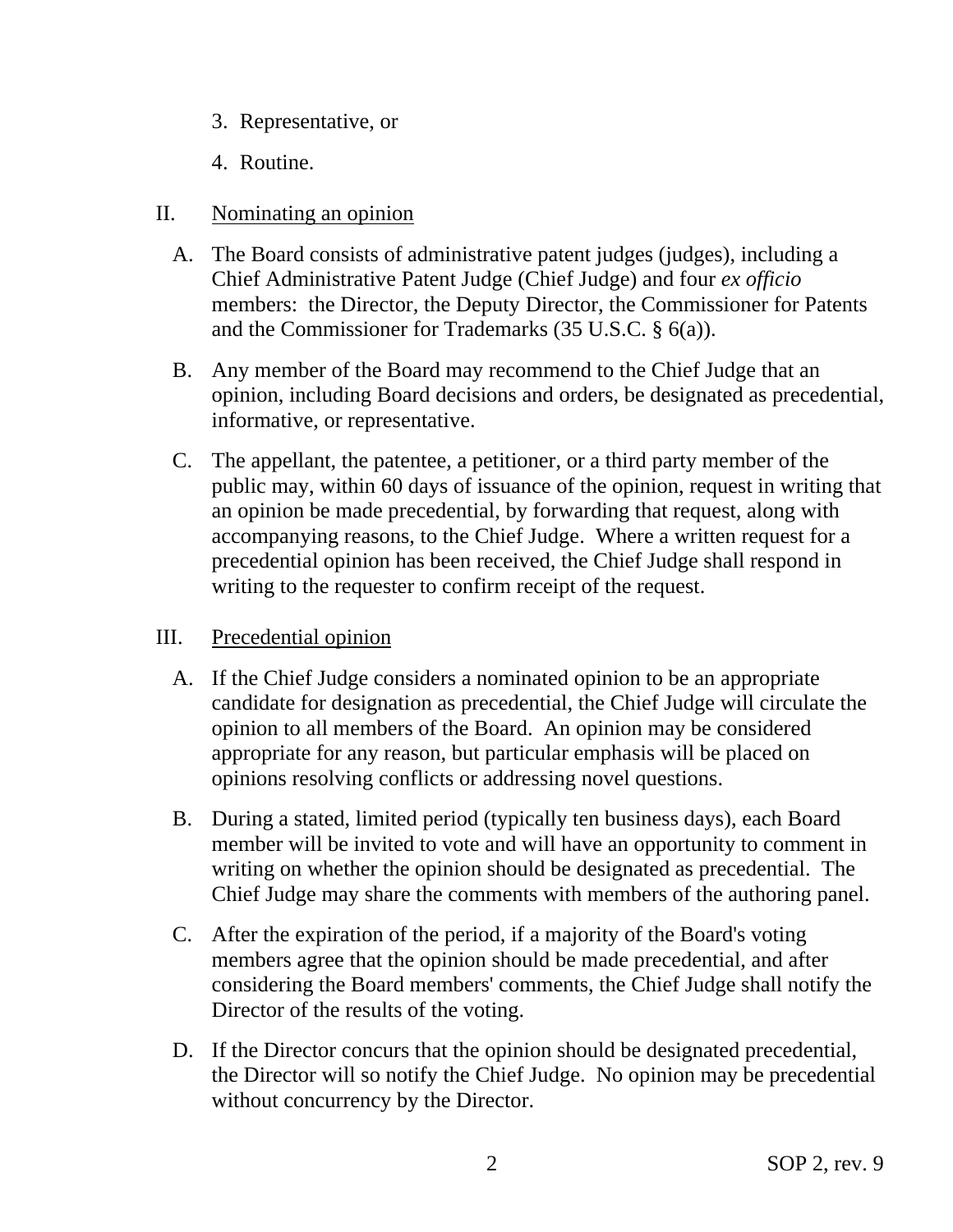- E. The opinion is then published or otherwise disseminated following notice and opportunity for written objection afforded by 37 C.F.R. § 1.14, in those instances in which the opinion would not otherwise be open to public inspection. A precedential opinion is binding authority in subsequent matters involving similar facts or issues.
- F. An opinion designated as precedential under a previous version of this SOP remains precedential unless overcome by subsequent binding authority.
- G. Opinions designated as precedential shall be labeled "Precedential." Precedential opinions shall be posted electronically on the Board's Web page and ordinarily will be sent to commercial reporters that routinely publish Board opinions.
- H. Any Board member may notify the Chief Judge of the member's belief that a Board opinion designated as "Precedential" has been overcome by subsequent binding authority. If the Chief Judge determines that the subject Board opinion has been overcome by subsequent binding authority, the Chief Judge shall notify the Director of the Board's determination and the basis therefore. If the Director concurs, the Director will so notify the Chief Judge, and the subject Board opinion shall be removed from the electronic posting of "Precedential" opinions. A notice indicating the opinion's removal shall be posted in its stead.
- I. An opinion is not precedential simply because it has been published in a commercial reporter, involves an expanded panel, or includes an *ex officio*  member on the panel. Such factors may, however, augment the persuasiveness of the opinion.
- IV. Informative opinion
	- A. The Chief Judge may designate any nominated opinion as informative unless it is designated as precedential. An informative opinion is not binding authority.
	- B. An opinion may be designated as informative for any reason. Considerations include:
		- 1. Providing Board norms on recurring issues,
		- 2. Providing guidance on issues of first impression, and
		- 3. Providing guidance on Board rules and practices.